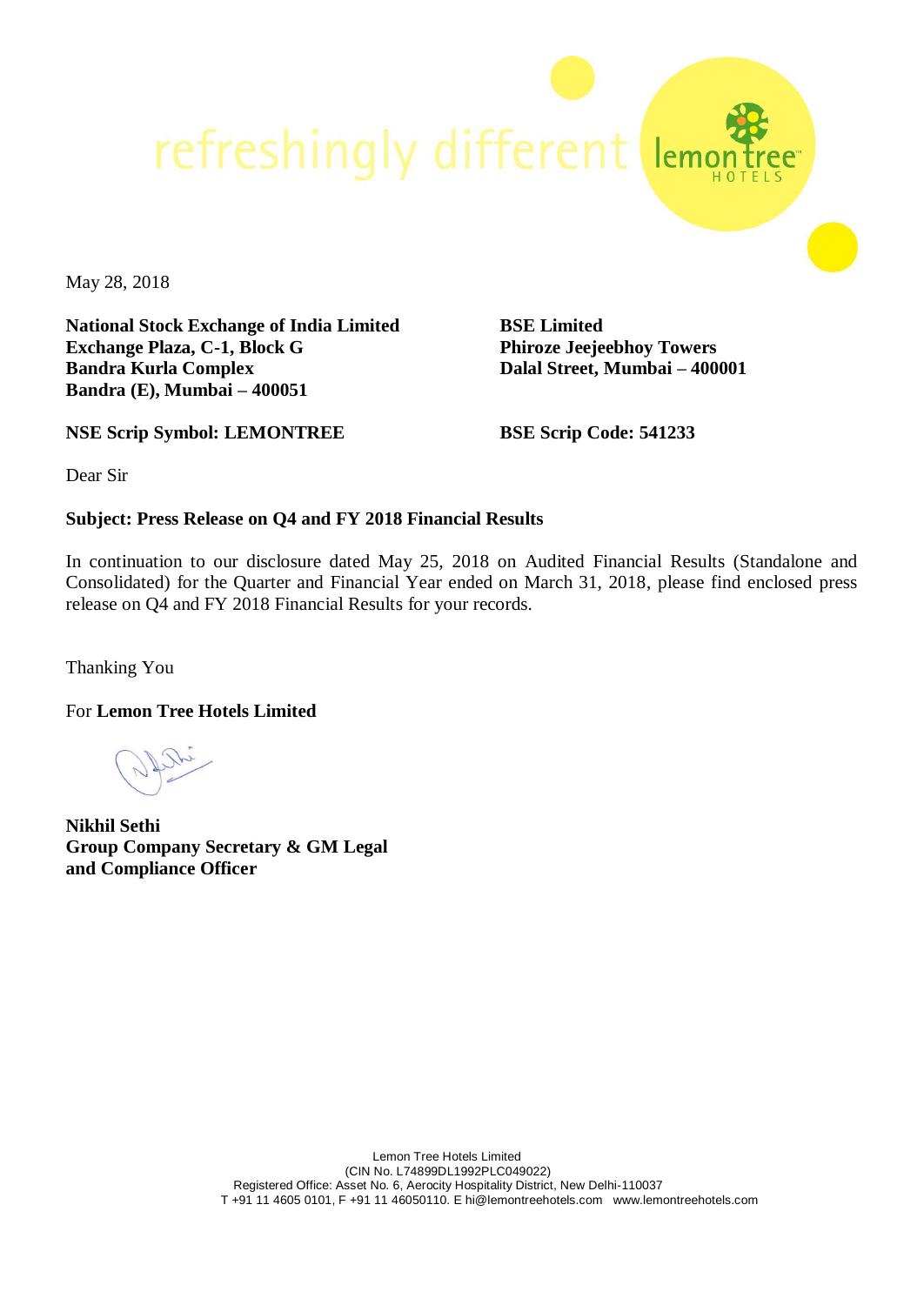

# **Lemon Tree Hotels Results Press Release**

# **Q4 FY2018 Financial Results**

**Total incomeup24% YoY to Rs. 1,392 million**

**EBITDA up 55% to Rs. 454 million**

**PAT of Rs. 117 million vis-à-vis loss of Rs. 22 million Cash profit (PAT + Depreciation) higher by 140% to Rs. 245 million**

**New Delhi, May 28, 2018:**Lemon Tree Hotels Limited (LTH), India's largest hotel chain in the mid-priced hotel sector\*, and the third largest overall, on the basis of controlling interest in owned and leased rooms, announced its financial results for the fourth quarter and year ended March 31, 2018.

## **Financial Performance Highlights**

#### **Performance Review for Q4 FY18 vs. Q4 FY17**

- Total income stood at Rs. 1,392 million in Q4 FY18, up 24% YoY as compared to Rs. 1,118 million in Q4 FY17
- EBITDA increased by 55% YoY to Rs. 454 million compared to Rs. 293 million in Q4 FY17
	- o EBITDA margins expanded 620 bps YoY to 32.6% in Q4 FY18
- Profit after tax of Rs. 117 million as compared to loss of Rs. 22 million in Q4 FY17
- Cash profit (PAT + Depreciation) stood at Rs. 245 million, up 140% YoY as compared to Rs. 102 million in Q4 FY17

#### **Performance Review for FY18 vs. FY17**

- Total income stood at Rs. 4,921 million in FY18, up 17% YoY as compared to Rs. 4,203million in FY17
- EBITDA increased by 16% YoY to Rs. 1,440 million compared to Rs. 1,247 million in FY17
	- $\circ$  EBITDA margins were stable at 29.3% in FY18; for same hotels operating in FY17 and FY18, EBITDA margins improved by 250 bps from 29.7% to 32.2%
- Profit after tax of Rs. 145 million as compared to loss of Rs. 51 million
- Cash profit (PAT + Depreciation) stood at Rs. 672 million, up 46% YoY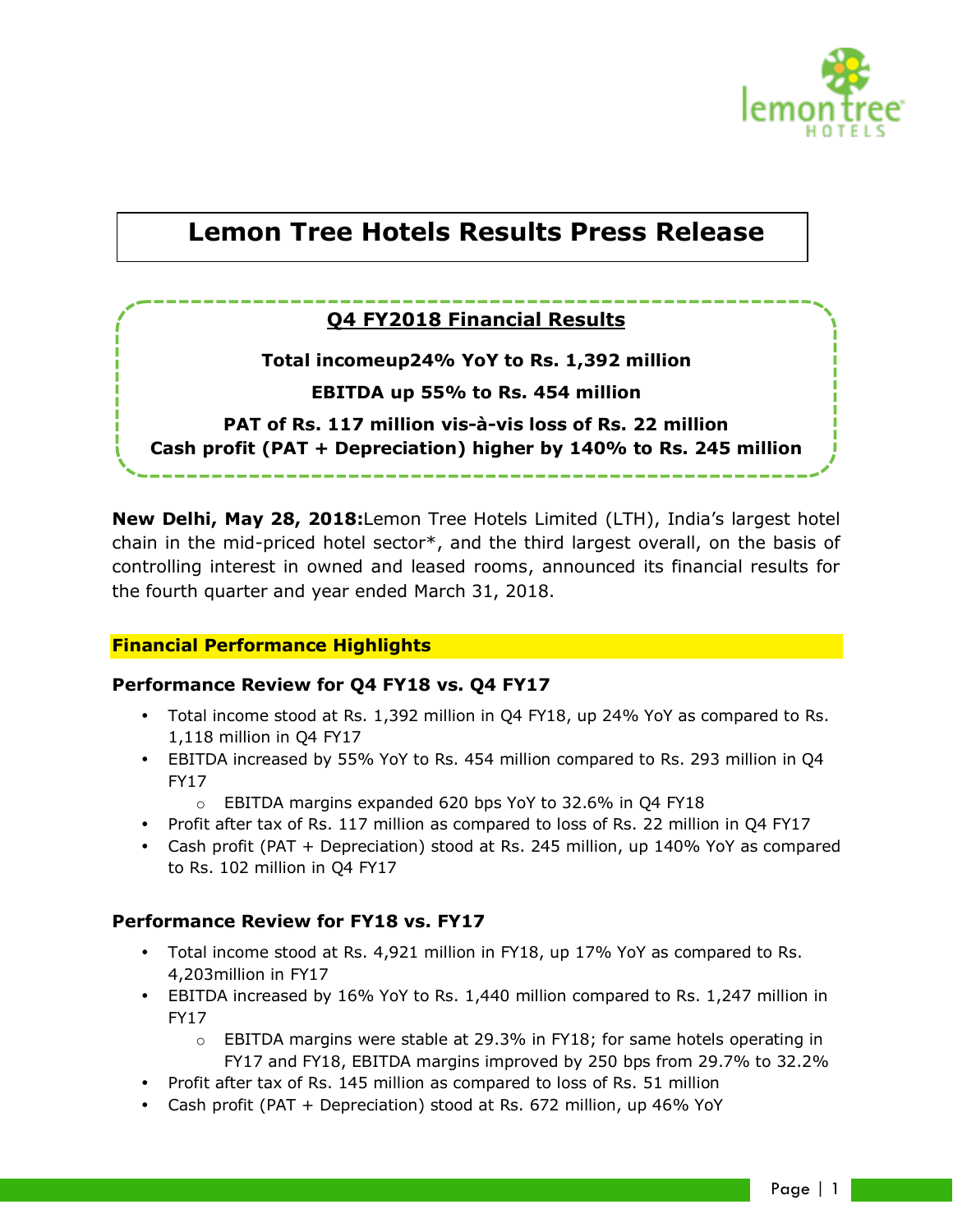

### **Operational Performance Highlights**

#### **Operational Rooms**

- As of 31 March, 2018, operational portfolio comprised of 48 hotels and 4,870 rooms : 2,796 owned, 481 leased and 1,593 managed rooms
- Added 1,172 rooms in FY18 to operational portfolio as compared to 449 rooms added in FY17, an increase of 161% YoY
- Propose to add another 1,742 rooms by May 2019 of which 869 rooms are owned/leased and 873 rooms are managed, an increase of 49% as compared to 1,172 rooms added in FY18
	- $\circ$  All owned/leased rooms are opening in high barrier-to-entry and demand dense markets with high occupancies and ADR's
	- $\circ$  This addition of owned rooms includes 298 rooms in Mumbai, 199 rooms in Pune-city centre, 139 rooms in Udaipur and 142 rooms in Kolkata
- Plan to operate 66 hotels with 6,612 rooms across 44 cities by May 2019
- Plan to operate 78 hotels with 8,152 rooms across 54 cities by FY21

#### **Average Daily Rate (ADR)**

- ADR for FY18 was Rs. 3,896, up 13% YoY
- ADR increase in Q4FY18 was 16% as compared to ADR in Q4FY17
- Price hike achieved in H2 FY18 : full effect will be realized in FY19

#### **Room Revenue per available room (RevPAR)**

- RevPAR growth of 12% YoY in FY18 to Rs. 2,955
- RevPAR increased by 13% in Q4 FY18to Rs. 3,271as compared to RevPAR in Q4 FY17

*Note: ADR and RevPAR are for our owned and leased hotels only.* 

# **Commenting on the company's performance for Q4 &FY18, Patanjali Keswani, Chairman & Managing Director, Lemon Tree Hotels Limited said:**

*"We are pleased to present our first financial results following our successful public listing. The public listing has enhanced our visibility and brand image. We have closed FY18 with growth of 17% YoY in revenue, 16% in EBITDA with EBITDA margin expansion of 250 bps for same hotels that were operational in FY17. We have posted a profit after tax of Rs. 145 million in FY18 as compared to a loss of Rs 51 million in FY17, while cash profits (PAT + Depreciation) grew 46% YoY from Rs. 460 million in FY17 to Rs. 672 million in FY18. Cash profit is particularly relevant in our business as hotels are appreciating assets.*

*In Q4FY18, revenue grew by 24%, EBITDA grew by 55%, EBITDA margins improved by 620 bps and cash profits grew by140% vis-à-vis Q4FY17. PAT in Q4FY18 was Rs. 117 million as compared to loss of Rs. 22 million in Q4FY17.*

*We believe that by offering convenient locations, quality service, value across the midpriced hotel sector and by catering to local experiences, we have created a distinct*